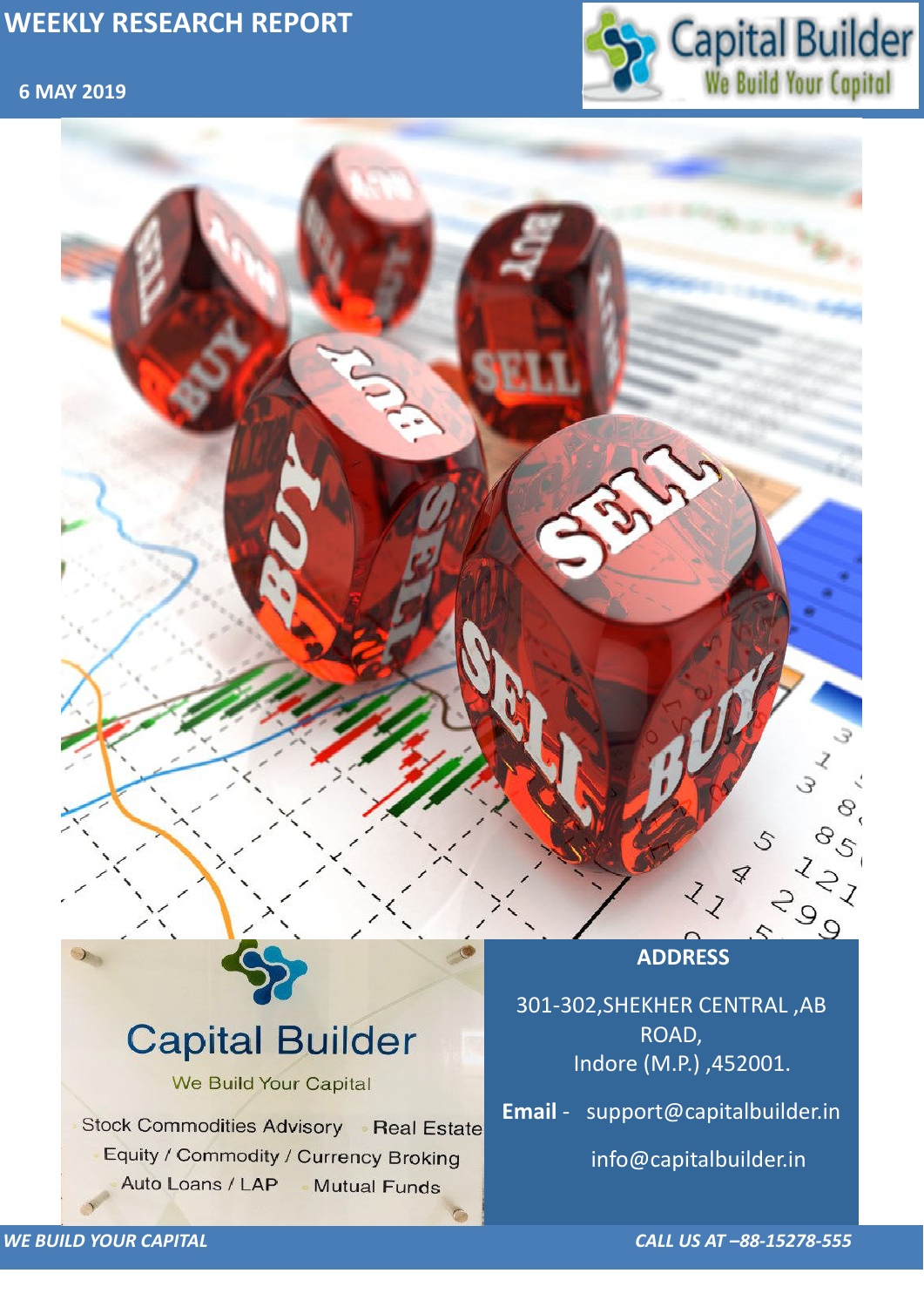### **6 MAY 2019**



#### *WE BUILD YOUR CAPITAL CALL US AT –88-15278-555*

### **Top stories this week**

Iranian President Hassan Rouhani said on May 4 Iran should boost non-oil exports and continue oil sales to counter US sanctions, saying Washington was targeting Tehran's hard currency reserves, state television reported.

State-owned Oil and Natural Gas Corp (ONGC) on May 3 restored operations at its fields in the Bay of Bengal after a category-4 cyclone made landfall without causing any disruption to its offshore installations.

Iranian oil exports will slide in May as the United States tightens the screws on Tehran's main source of income, industry sources said, deepening global supply losses caused by US sanctions on Venezuela and OPEC-led cuts.

Main UK parties suffer Brexit battering in local elections Theresa May's Conservatives lost control of several local authorities and well over a thousand seats, performing far worse than even the gloomiest predictions.

The crude-oil market has turned quite uncertain and vulnerable. On the one hand, OPEC is committed to tightening the crude oil market. US President Donald Trump's unpredictable behaviour and ambivalent attitude, however, have led to sharp volatility in crude-oil prices. With his latest action, crude oil has entered uncharted territory.

Wall Street climbs as jobs data supports upbeat economic outlook

The Dow Jones Industrial Average rose 197.16 points, or 0.75%, to 26,504.95, the S&P 500 gained 28.12 points, or 0.96%, to 2,945.64, and the Nasdaq Composite added 127.22 points, or 1.58%, to 8,164.

#### **Weekly Indices Change**

| <b>INDEX</b>               | <b>CLOSE</b> | <b>P.CLOSE</b>                    | <b>CHANGES %</b> |  |  |  |
|----------------------------|--------------|-----------------------------------|------------------|--|--|--|
| <b>SENSEX</b>              | 38963.26     | 39067.33                          | $-0.27%$         |  |  |  |
| <b>NIFTY</b>               | 11712.2      | 11754.7                           | $-0.36%$         |  |  |  |
| <b>MIDCAP</b>              | 14783.35     | 15063.99                          | $-1.86%$         |  |  |  |
| <b>SMLCAP</b>              | 14548.15     | 14813.38                          | $-1.79%$         |  |  |  |
| <b>METAL</b>               | 11494.36     | 11349.7                           | 1.27%            |  |  |  |
| <b>OIL&amp;GAS</b>         | 15270.42     | 15181.43                          | 0.59%            |  |  |  |
| <b>AUTO</b>                | 18900.14     | 19164.75                          | $-1.38%$         |  |  |  |
| <b>TECK</b>                | 7741.19      | 7894.93                           | $-1.95%$         |  |  |  |
| <b>BANKEX</b>              | 33445.09     | 33741.76                          | $-0.88%$         |  |  |  |
| IT                         | 15659.96     | 16044.75                          | $-2.40%$         |  |  |  |
| <b>FMCG</b>                | 11593.82     | 11844.69                          | $-2.12%$         |  |  |  |
| HC                         | 14152.57     | 14464.7                           | $-2.16%$         |  |  |  |
| <b>PSU</b>                 | 7451.6       | 7472.96                           | $-0.29%$         |  |  |  |
| <b>INDEX</b>               | <b>CLOSE</b> | <b>P.CLOSE</b>                    | <b>% CHANGE</b>  |  |  |  |
| <b>DOW</b>                 | 26504.9      | 26554.4                           | $-0.19%$         |  |  |  |
| <b>NASDAQ</b>              | 8164         | 8161.85                           | 0.03%            |  |  |  |
| <b>FTSE</b>                | 7380.64      | 7440.66                           | $-0.81%$         |  |  |  |
| <b>NIKKEI</b>              | 22258.7      | 22258.7                           | 0.00%            |  |  |  |
| <b>HANGSENG</b>            | 29101.5      | 29740                             | $-2.15%$         |  |  |  |
|                            |              | <b>Top Nifty50 Gainers Weekly</b> |                  |  |  |  |
| <b>COMPANY</b>             |              | <b>VALUE</b>                      | <b>%CHANGE</b>   |  |  |  |
| <b>JSW Steel</b>           |              | 308.85                            | $+5.05$          |  |  |  |
| <b>HDFC Bank</b>           |              | 2,367.95                          | $+3.81$          |  |  |  |
| <b>Kotak Mahindra Bank</b> |              | 1,417.80                          | $+2.79$          |  |  |  |

**[Bharat Petroleum](https://money.rediff.com/companies/bharat-petroleum/12140020)**  $|380.75| + 2.61$ 

| Indian Oil Corp                  | 156.15       | $+2.16$       |
|----------------------------------|--------------|---------------|
| <b>Top Nifty50 Losers Weekly</b> |              |               |
| <b>COMPANY</b>                   | <b>VALUE</b> | <b>CHANGE</b> |
| <b>YES Bank Ltd.</b>             | 175.90       | $-25.84$      |
| <b>Britannia Ind.</b>            | 2,696.15     | $-9.15$       |
| <b>Indusind Bank</b>             | 1,556.60     | $-8.37$       |
| <b>Tata Consultancy</b>          | 2,132.00     | $-4.76$       |
| <b>Indiabulls Housing F</b>      | 705.70       | $-4.43$       |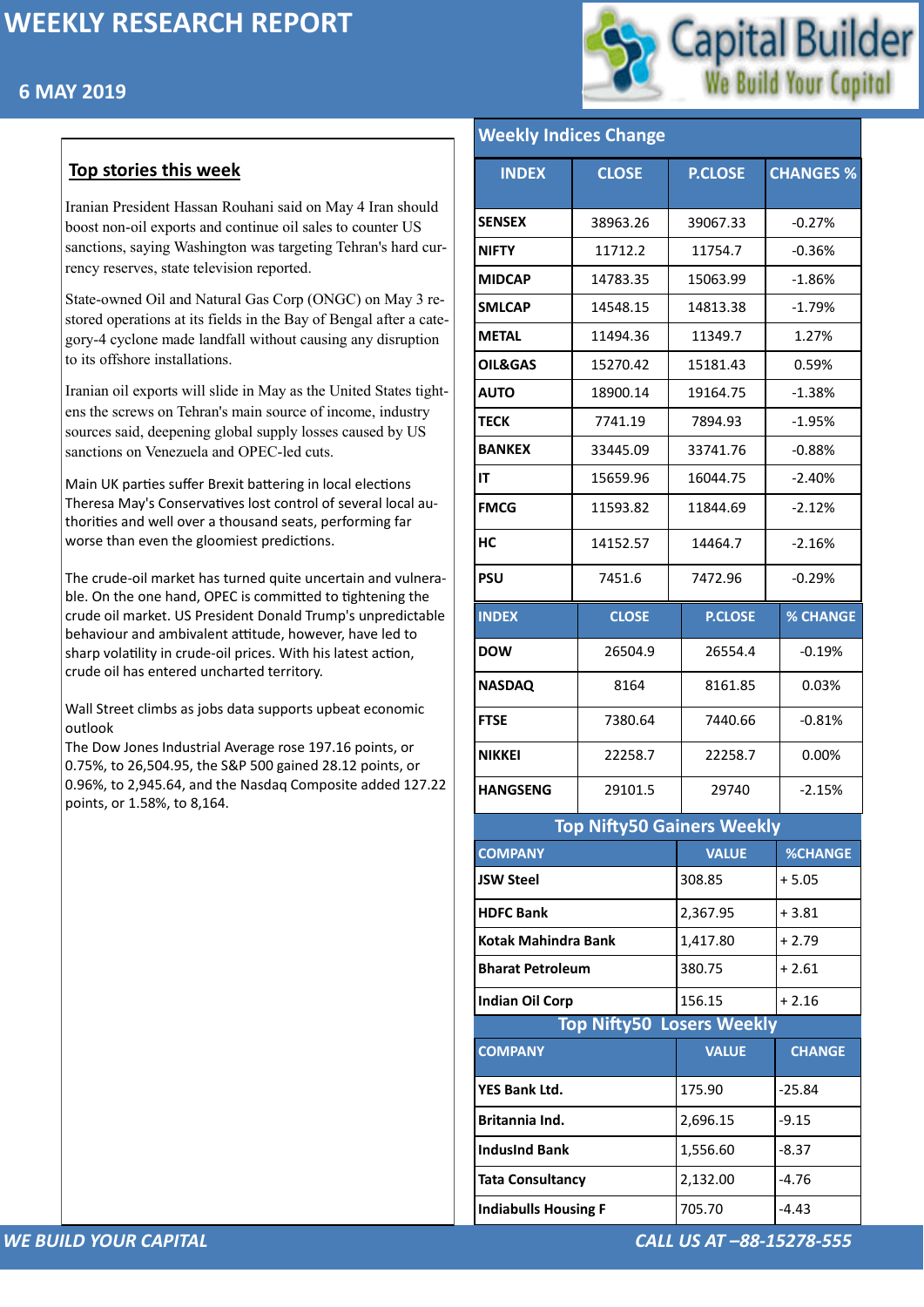### **6 MAY 2019**

**Weekly Indices Recommendati** 



| <b>INDICES</b>               | S <sub>2</sub> | S <sub>1</sub> | <b>PIVOTS</b> | R <sub>1</sub> | R <sub>2</sub>           |
|------------------------------|----------------|----------------|---------------|----------------|--------------------------|
| <b>NIFTY</b>                 | 11473.43       | 11614.07       | 11705.43      | 11846.07       | 11937.43                 |
| <b>BANK NIFTY</b>            | 29303.66       | 29628.93       | 29875.37      | 30200.63       | 30447.07                 |
| <b>WE BUILD YOUR CAPITAL</b> |                |                |               |                | CALL US AT -88-15278-555 |

#### **NIFTY**





**STRATEGIES:-** Nifty last week sustained above strong support levels of 11550, Volatility may rule the market. INDIAVXI heading towards higher levels. Data shows volatility tends to boost in the month of election results, currently INDIA VXI volatility index is trading around 24 levels and can head towards 40 levels. This means higher volatility & higher option premiums. So stay caution as trade with strict stop loss or properly hedge you long or short position. Technically on the daily charts we see minor support on the downside for nifty 50 index lies at 11550- 11500 levels, whereas minor resistance on the upside is capped around 11750- 11800 levels.

**STRATEGIES:-** Nifty bank holds the trend line support levels of 29400 and heading towards higher levels. If closes above 30100 we may see sharp rally towards 30600 and 31000. Ahead of election volatility will rule the market and once need to trade with proper hedge. Technically on the daily charts we see minor support on the downside for Nifty Bank Index lies at 29400- 29300 levels, whereas minor resistance on the upside is capped around 30100- 30200 levels. Currently Nifty Bank is trading above 200 days exponential moving average and suggests long term trend is bullish. range for the week is seen from 30600- 30700 on upside and 28700– 28600 on downside.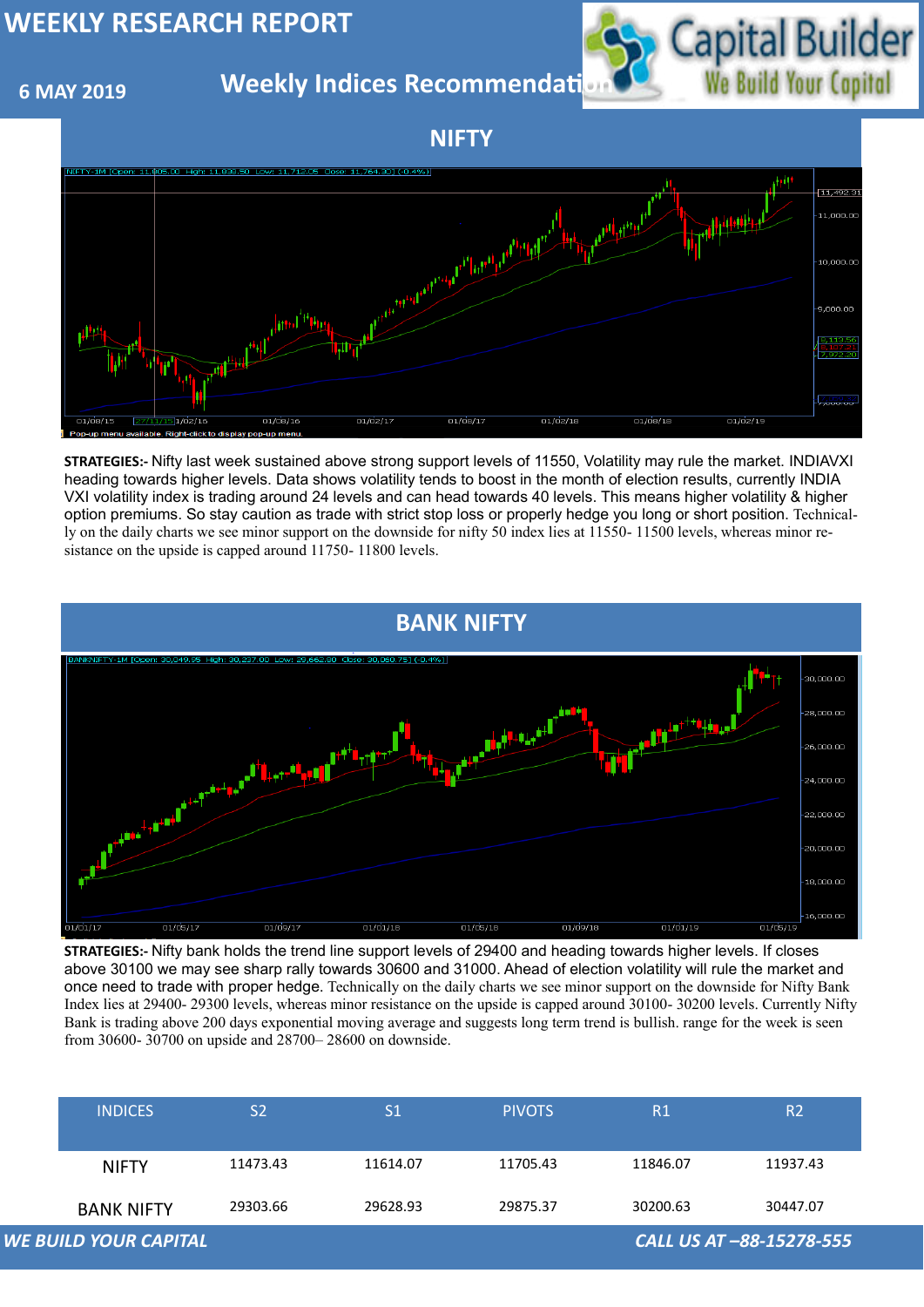

#### **6 MAY 2019**

*WE BUILD YOUR CAPITAL CALL US AT –88-15278-555*

# **EQUITY CASH & FUTURE**

#### **STOCK RECOMMENDATIONS [FUTURE]**

**1. MARUTI**

**2. TITAN**



#### **BTST CASH BUYING SCRIPT**

MARUTI is looking BULLISH on charts we advise you to BUY ABOVE 6800 with a stop loss 6500 for the target of 7100-7400



TITAN is looking bullish on charts. We advice you to buy ABOVE 1160 with a stop loss of 1130 for the target of 1180-1210.

| <b>SCRIPT</b>                     | <b>LEVEL</b> | <b>TGT</b> | <b>SL</b> |  |  |  |
|-----------------------------------|--------------|------------|-----------|--|--|--|
| <b>OBEROIRLTY</b>                 | 526          | 550-580    | 490       |  |  |  |
| <b>BTST FUTURES BUYING SCRIPT</b> |              |            |           |  |  |  |
| <b>SCRIPT</b>                     | <b>LEVEL</b> | <b>TGT</b> | <b>SL</b> |  |  |  |
| <b>STRTECH</b>                    | 195          | 205-215    | 184       |  |  |  |

#### **WE BUILD YOUR CAPITAL**